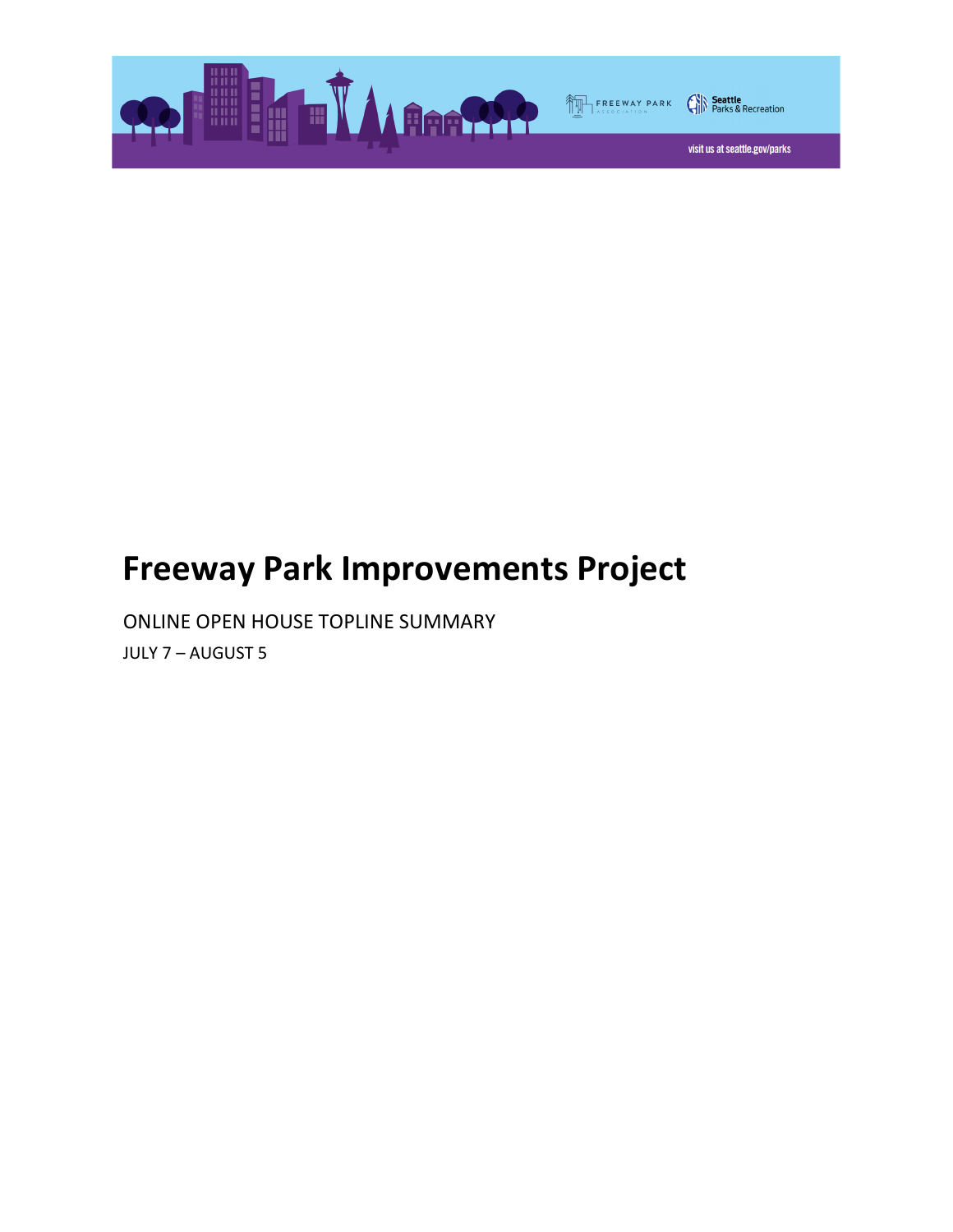## **Table of Contents**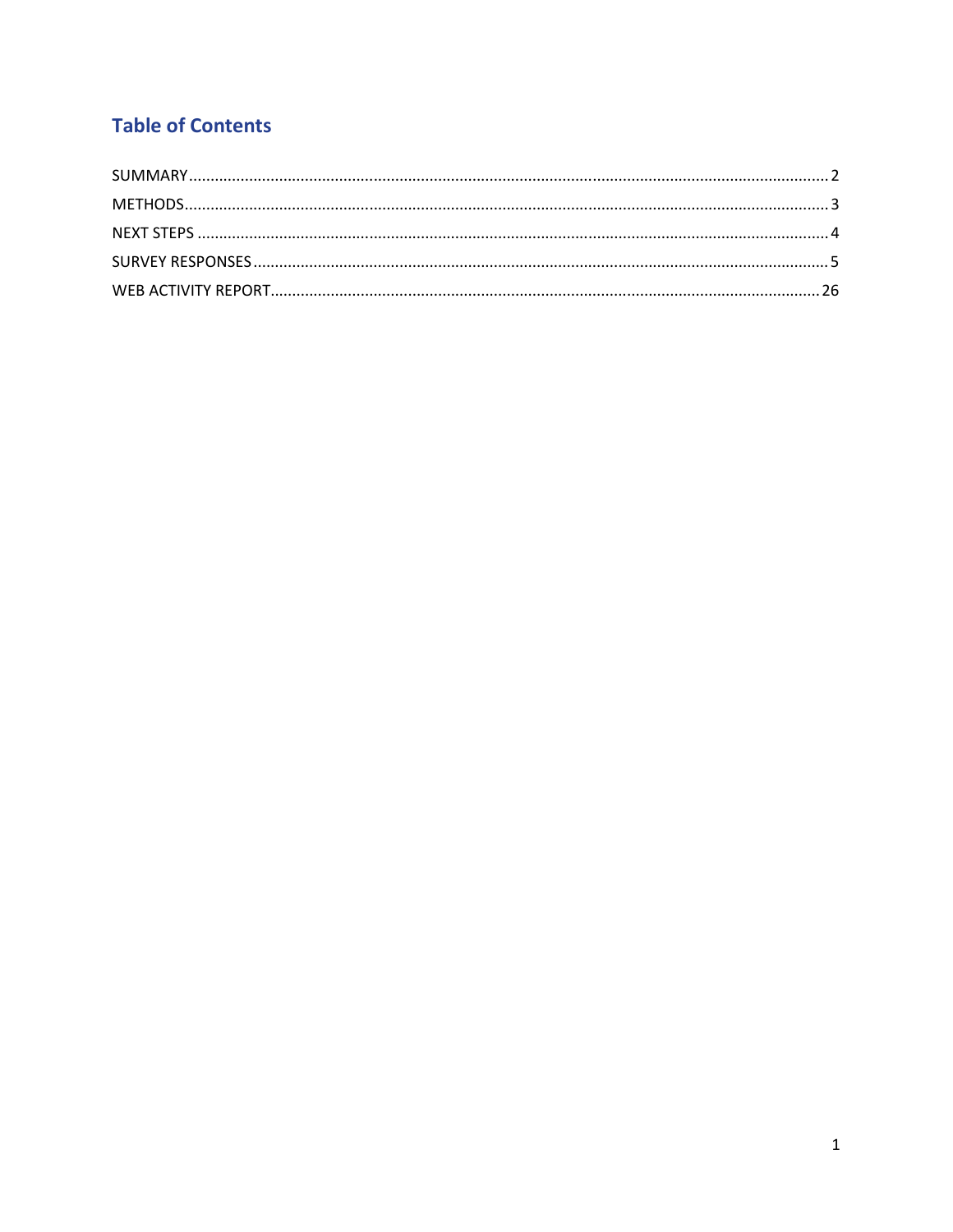## **SUMMARY**

Freeway Park is one of Seattle's most famous parks and is considered a groundbreaking masterpiece of landscape architecture. When it opened in 1976, it was the first park built over an interstate highway. It was designed by Lawrence Halprin & Associates to be an "exciting nature park" with an "adventurous atmosphere," reconnecting neighborhoods divided by the new Interstate 5. At 5.2 acres, it is the largest public park in downtown Seattle. Now more than 40 years old, the park needs significant infrastructure updates and other improvements.

The Freeway Park Improvements Project will repair, restore, and potentially enhance the park's original features in support of daily use, maintenance, and public programming. Seattle Parks & Recreation wants to welcome more people to the park and make the park accessible, comfortable, and inviting to a diverse community of all ages.

As part of the project, Seattle Parks and Recreation hosted an online open house from July 7 to August 5, 2020. Visitors to the online open house had the opportunity to share feedback on park-wide improvements, area-specific improvements, and their overarching priorities for selecting improvements within the park.

When visiting the online open house, participants could:

- Learn more about the project background, schedule, and challenges.
- Give feedback on the top priorities that should be considered when selecting which improvements to implement at Freeway Park.
- Share feedback on park-wide improvements and area-specific improvements at the Upper Lawns, Pigott Corridor, 8th Avenue Entrance, and Seneca Plaza.
- Share demographic information to help determine the effectiveness of Seattle Parks and Recreation outreach efforts.

#### **Promotions**

Seattle Parks and Recreation used multiple methods to reach audiences and promote the online open house, including a postcard that went out to 4,000 residential and business addresses within 0.25 miles of the project area. The team also emailed 500 postcards to people who have previously attended public meetings for nearby projects. The project team posted flyers around the neighborhood as well.

The project team also promoted the online open house through the project webpage, social media, and Freeway Park Association to spread the word to project partners, neighborhood organizations, and project stakeholders. Seattle Parks & Recreation sent out two email announcements to subscribers, posted two updates on the Parkways Blog and provided several social media updates throughout the month.

The project team sent out a press release to numerous media outlets and received press coverage from The Stranger, The Daily Journal of Commerce, The Urbanist, and The Capitol Hill Blog as well as other community news groups.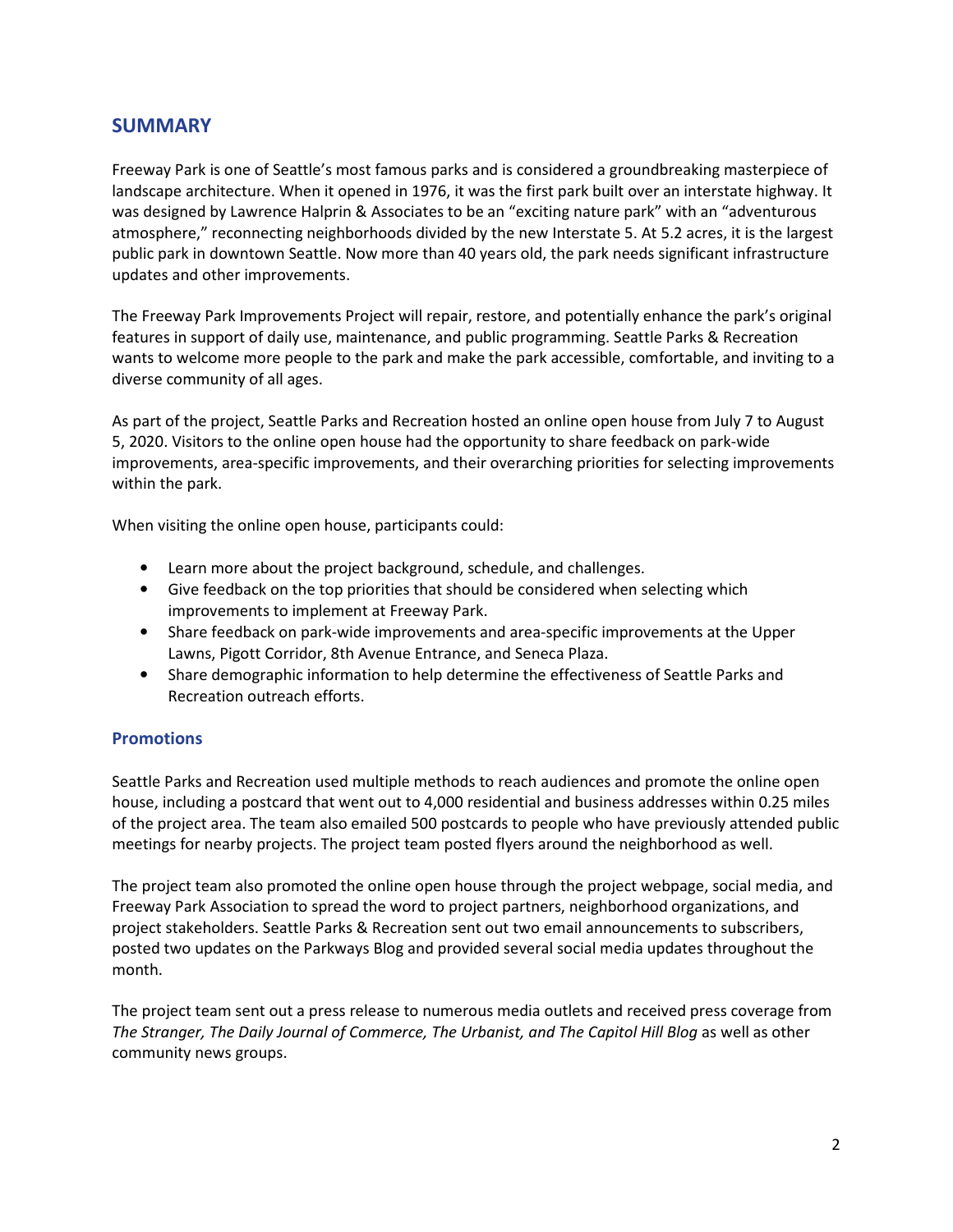Lastly the project team worked with several nonprofit housing providers in the project area to gather feedback from residents. Participation residents received a \$10 Target gift card for completing the online open house survey.

## SURVEY METHODS

The following report captures qualitative and quantitative data from survey respondents who visited the online open house. The online open house included a total of 21 questions that addressed the following:

- Overarching priorities
- Park-wide priorities
- Specific park area improvements
- Survey respondent demographics

All questions were optional. Not all respondents answered every question. Many questions allowed respondents to select more than one answer. Questions with more than one answer did not use percentage to calculate any total value or representation.

## KEY FINDINGS

#### Use and Activity

Almost 1,400 people visited the online open house; 531 individuals completed a survey, including 371 responses to the "priorities" questions, 301 responses to the park-wide questions, 253 responses to the park area questions, and 255 responses to the demographic questions. Seventeen individuals submitted open comments by email or phone, and 126 individuals signed up to receive project updates by email.

#### **Demographics**

255 people responded to the demographic questions. Forty-two percent (42%) of respondents who provided a ZIP code listed 98122 or 98101, the two ZIP codes that surround Freeway Park.

Respondents who provided demographic information overwhelmingly identified as White or Caucasian and were English-speaking (97%). Most respondents were 30 years or older, with the largest represented age groups being those 30-39 years (30%) and those 60 years or older (26%).

#### **Priorities**

371 people responded to the "priorities" questions. Respondents prioritized new lighting and drainage and irrigation repairs throughout the park, as well as improvements at the four park entrances. Respondents identified clear views into and out of the park and better lighting as their top priorities for park entrances.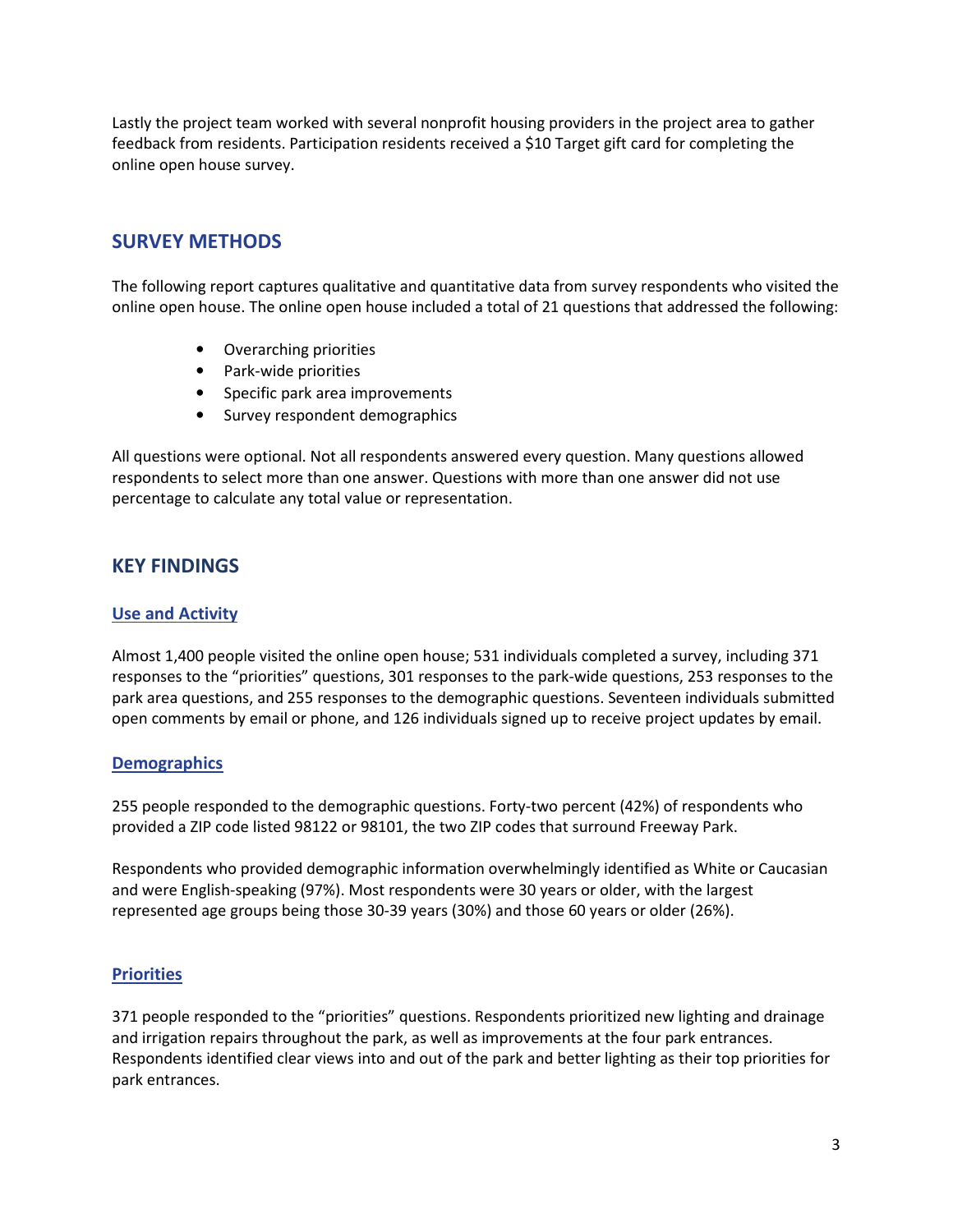#### Park-Wide Improvements

301 people responded to the park-wide improvements questions. Ninety-two percent (92%) of respondents said new lighting should be a priority for park-wide improvements. Fifty-two percent (52%) said directional or informational signage should be a priority.

Sixty-two percent (62%) of participants preferred to see native and evergreen plants in the park, as opposed to seasonal beauty plantings. Respondents also prioritized improving tree health, addressing structural tree issues, and improving sight lines through the park.

#### Park-Area Improvements

253 people responded to questions about park area improvements. At the Upper Lawns, participants preferred improvements that encourage safe play and exploration of original concrete features and new family-friendly restrooms.

At Seneca Plaza, respondents prioritized modifications to the existing Cascade Fountain/Children's Fountain and a new staffed park building. At the 8th Avenue Entrance, almost half of respondents prioritized a more visible and open entrance with views to Puget Sound.

At Pigott Corridor, respondents prioritized a new overlook with park bench and selective pruning or removal of some evergreen trees to restore views.

## NEXT STEPS

Along with technical considerations, the public input from the online open house will help the project team identify which improvements will take place within the existing budget. Seattle Parks and Recreation will provide additional updates to the public and opportunities for feedback as the project progresses through design.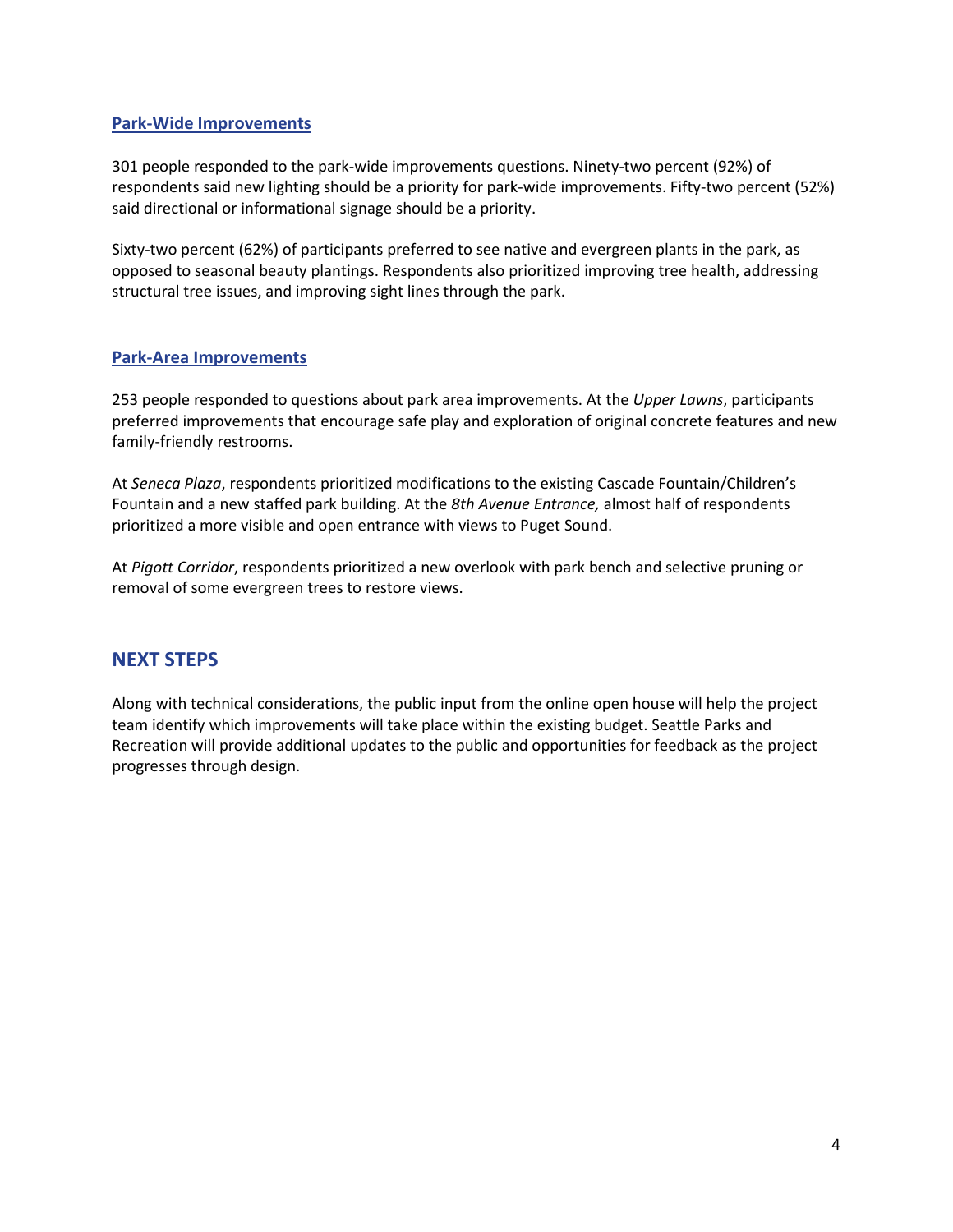## SURVEY RESPONSES

#### **Priorities**





| <b>Answers</b>                                                                                                                                     | <b>Tally</b> |
|----------------------------------------------------------------------------------------------------------------------------------------------------|--------------|
| New lighting throughout the park                                                                                                                   | 263          |
| Drainage and irrigation repairs throughout the park                                                                                                | 182          |
| Improvements at four park entrances: Pigott Corridor (9th Avenue),<br>8th Avenue, Hubbell Place & Seneca Street, and 6th Avenue & Seneca<br>Street | 165          |
|                                                                                                                                                    |              |
| Planting improvements in some areas                                                                                                                | 123          |
| Accessibility improvements in some areas                                                                                                           | 99           |
| Improvements at the Upper Lawns area                                                                                                               | 79           |
| Directional or informational signage throughout the park                                                                                           | 76           |
| Improvements at Seneca Plaza                                                                                                                       | 73           |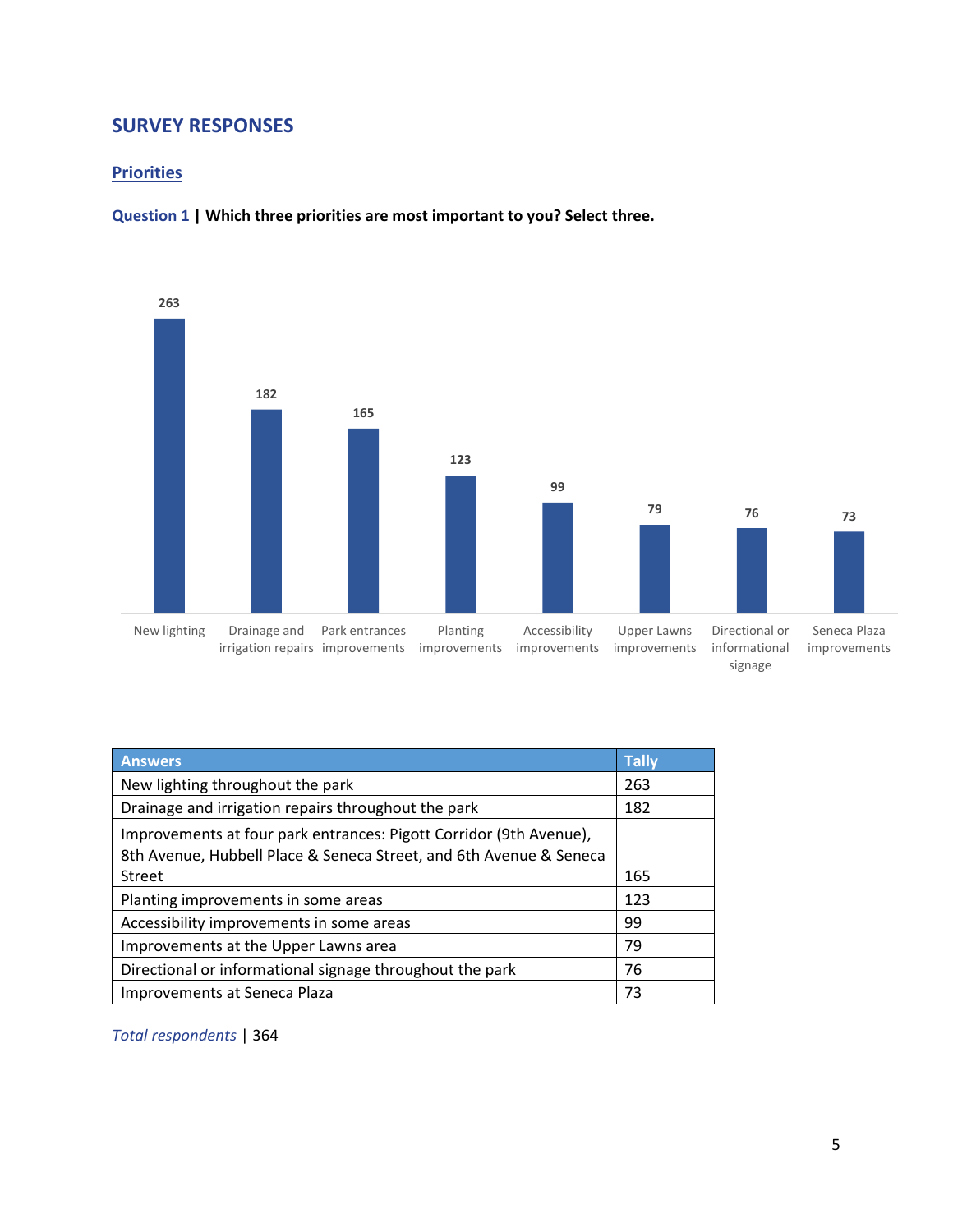

#### Question 2 | Which three priorities are least important to you? Select three.

| <b>Answers</b>                                                         | <b>Tally</b> |
|------------------------------------------------------------------------|--------------|
| Directional or informational signage throughout the park               | 189          |
| Improvements at Seneca Plaza                                           | 145          |
| Planting improvements in some areas                                    | 128          |
| Improvements at the Upper Lawns area                                   | 123          |
| Accessibility improvements in some areas                               | 106          |
| Improvements at four park entrances: Pigott Corridor (9th Avenue), 8th |              |
| Avenue, Hubbell Place & Seneca Street, and 6th Avenue & Seneca         |              |
| <b>Street</b>                                                          | 94           |
| Drainage and irrigation repairs throughout the park                    | 73           |
| New lighting throughout the park                                       | 51           |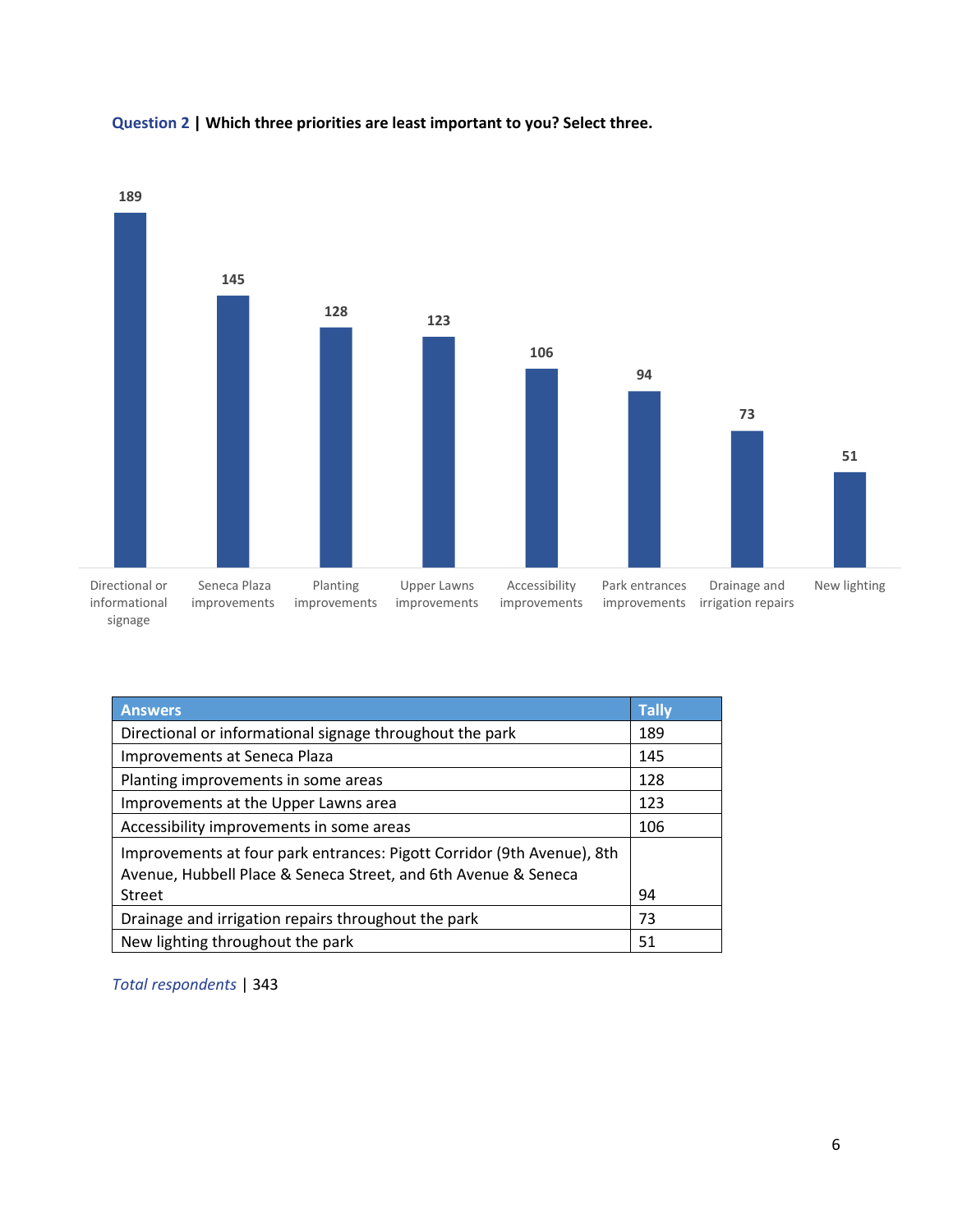Question 3 | Which two improvements to park entrances are important to you as a park visitor? Select two.



| <b>Answers</b>                       | <b>Tally</b> |
|--------------------------------------|--------------|
| Clear views into and out of the park | 199          |
| <b>Better lighting</b>               | 172          |
| Attractive planting                  | 114          |
| Waste bins and dog bag dispensers    | 79           |
| Directional or informational signage | 82           |
| <b>Benches</b>                       | 58           |
| Bike racks                           | 21           |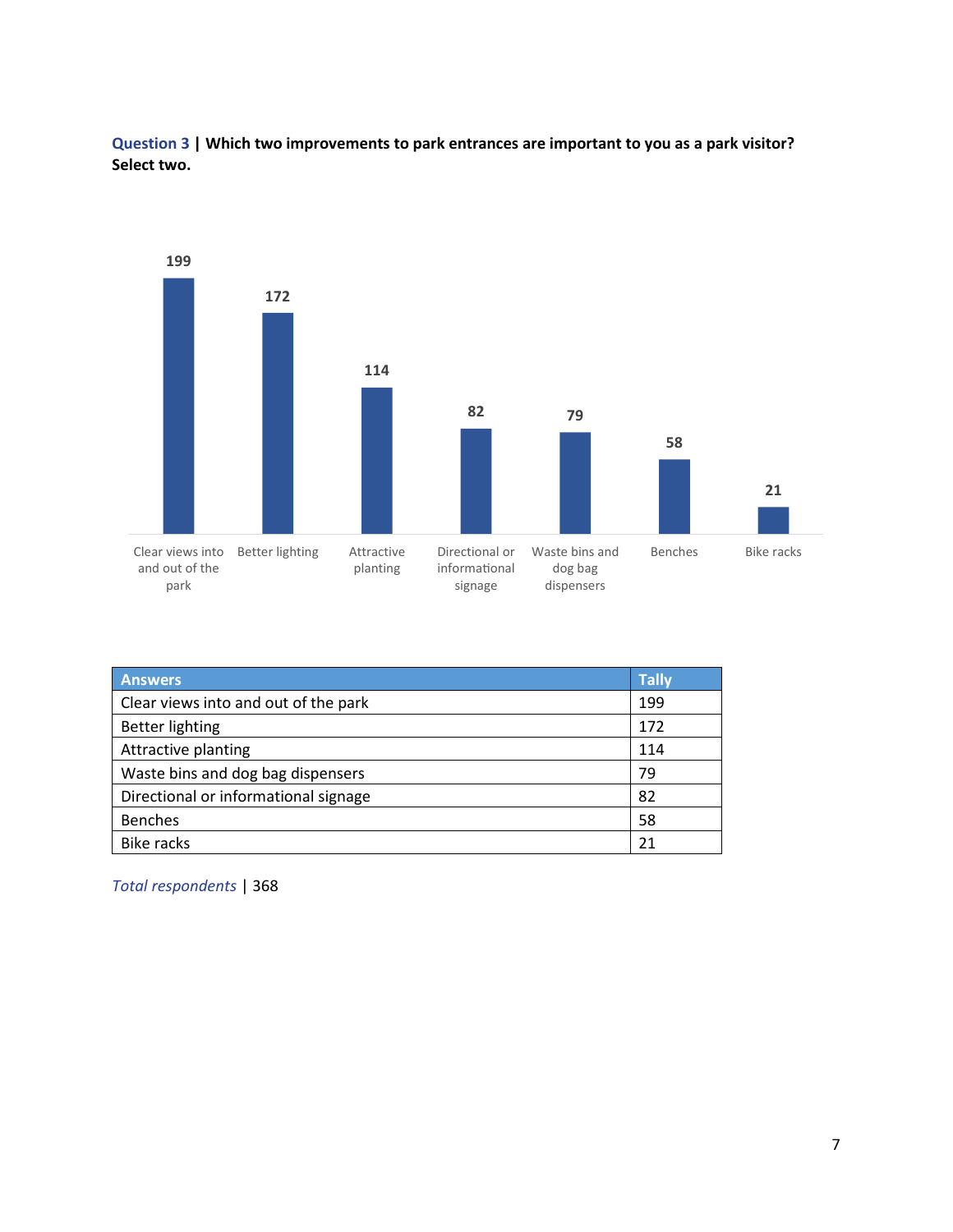## Park-Wide Improvements



## Question 1 | Should new lighting be a priority?

| <b>Answers</b> | Tally                  | Percentage |
|----------------|------------------------|------------|
| Yes            | 270                    | 92%        |
| No             | $\mathbin{\lnot}$<br>ے | 8%         |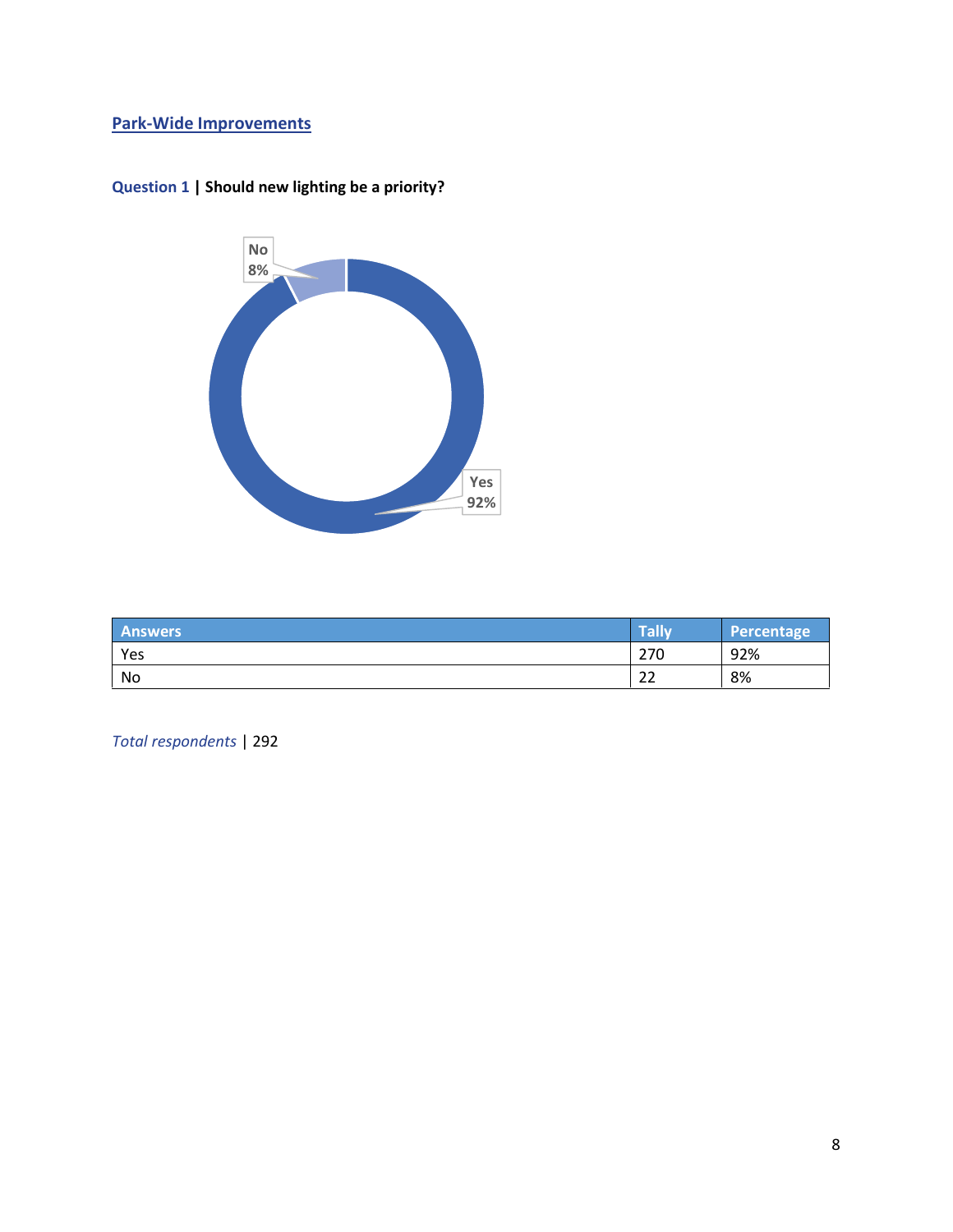



| <b>Answers</b> | Tally      | Percentage |
|----------------|------------|------------|
| Yes            | 143        | 52%        |
| No             | 121<br>ᆂᆦᆂ | 48%        |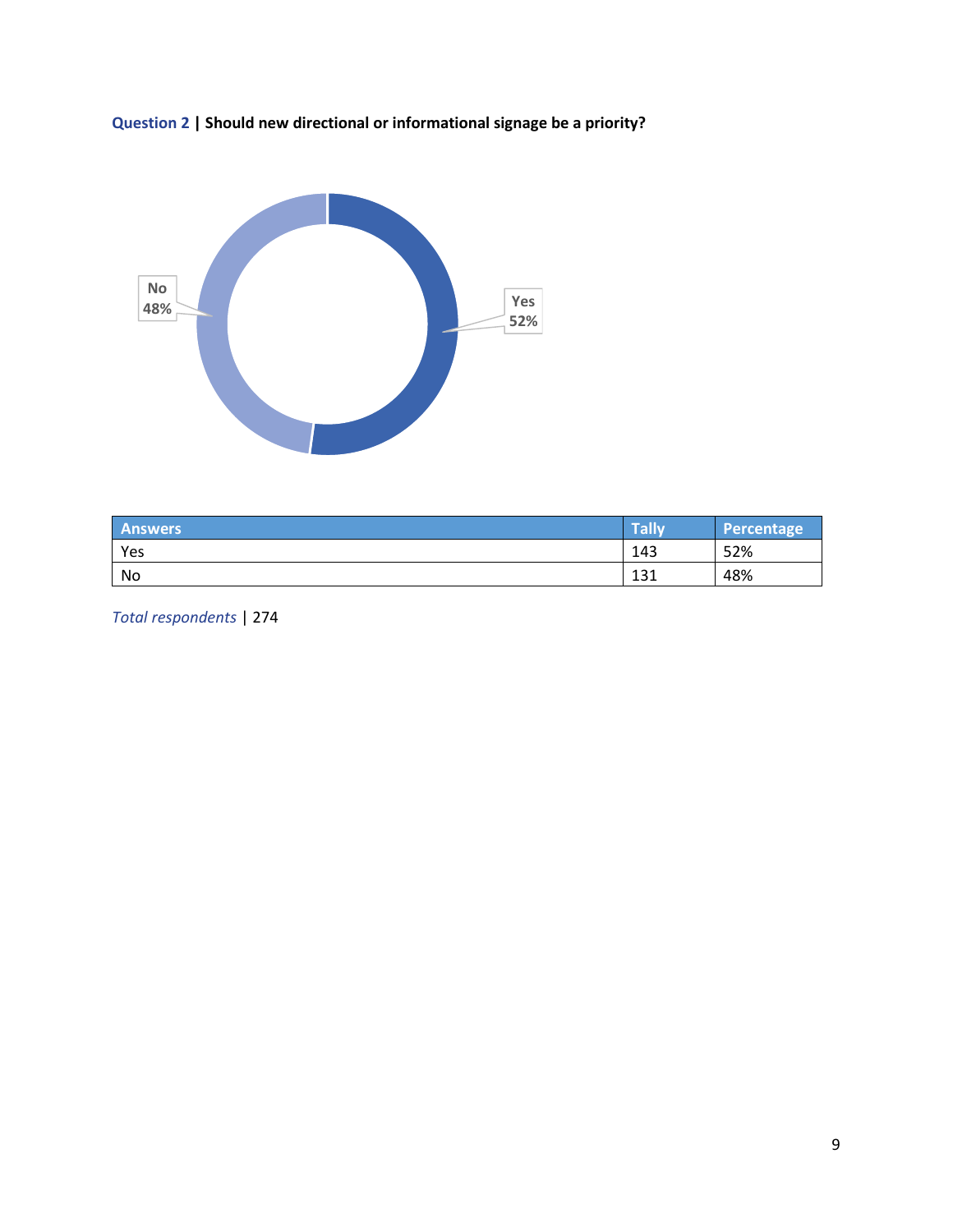Question 3 | Which approach to plantings would you most like to see in Freeway Park?



| <b>Answers</b>                                            | <b>Tally</b> | Percentage |
|-----------------------------------------------------------|--------------|------------|
| Native and evergreen plants                               | 181          | 62%        |
| Seasonal beauty, such as flowering trees and spring bulbs | 113          | 38%        |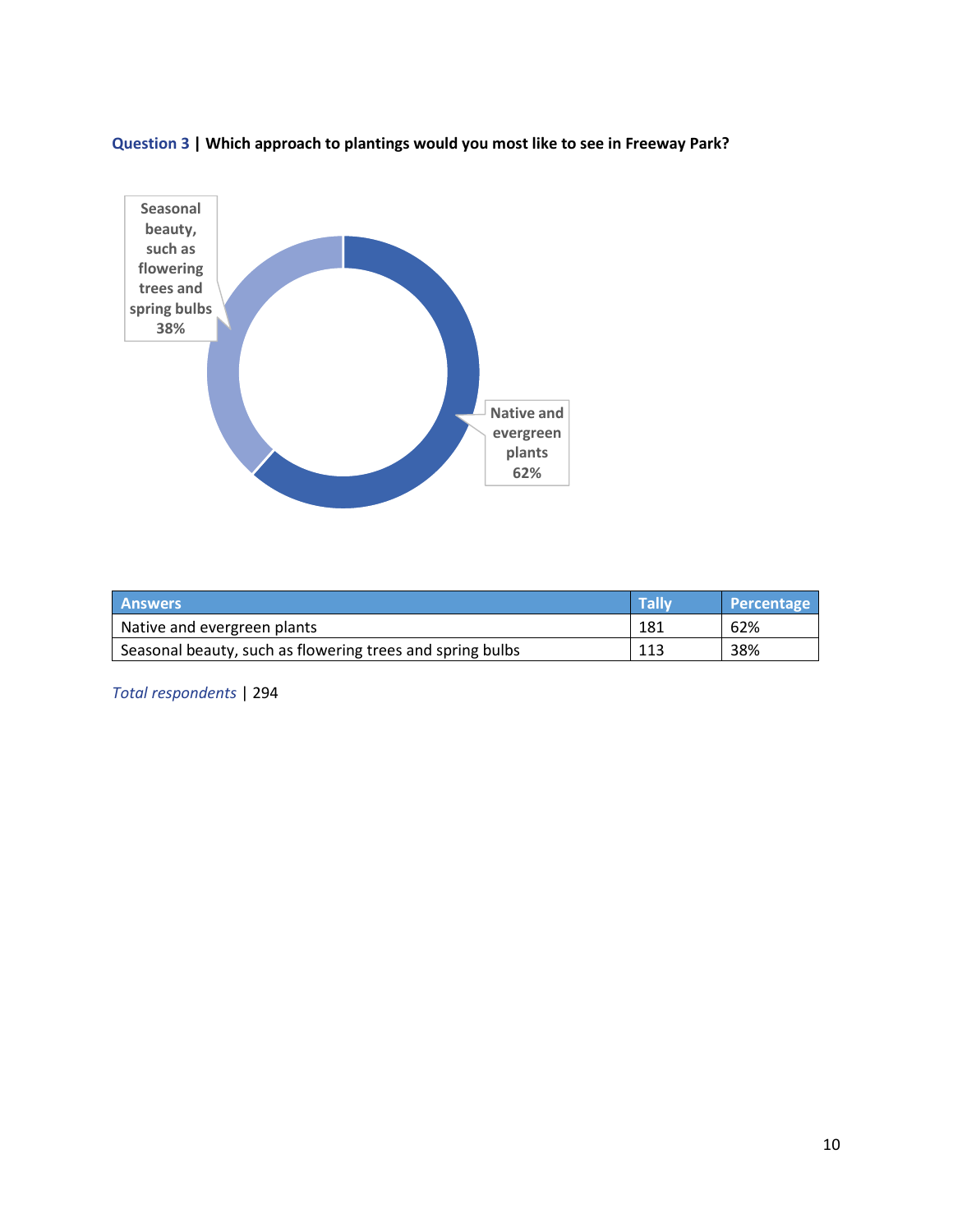Question 4 | To preserve the park's mature trees, and open up views and bring in more sunlight, which two are the most important to you? Select two.



| <b>Answers</b>                                                                     | <b>Tally</b> |
|------------------------------------------------------------------------------------|--------------|
| Addressing tree health and structural tree issues                                  | 169          |
| Improving sight lines through the park, by pruning and/or removing<br>select trees | 131          |
| Having more sunlight in lawn and fountain areas, by pruning and/or                 |              |
| removing select trees                                                              | 101          |
| Maintaining a full tree canopy                                                     | 95           |
| Replacing trees that need to be removed with new trees                             | 75           |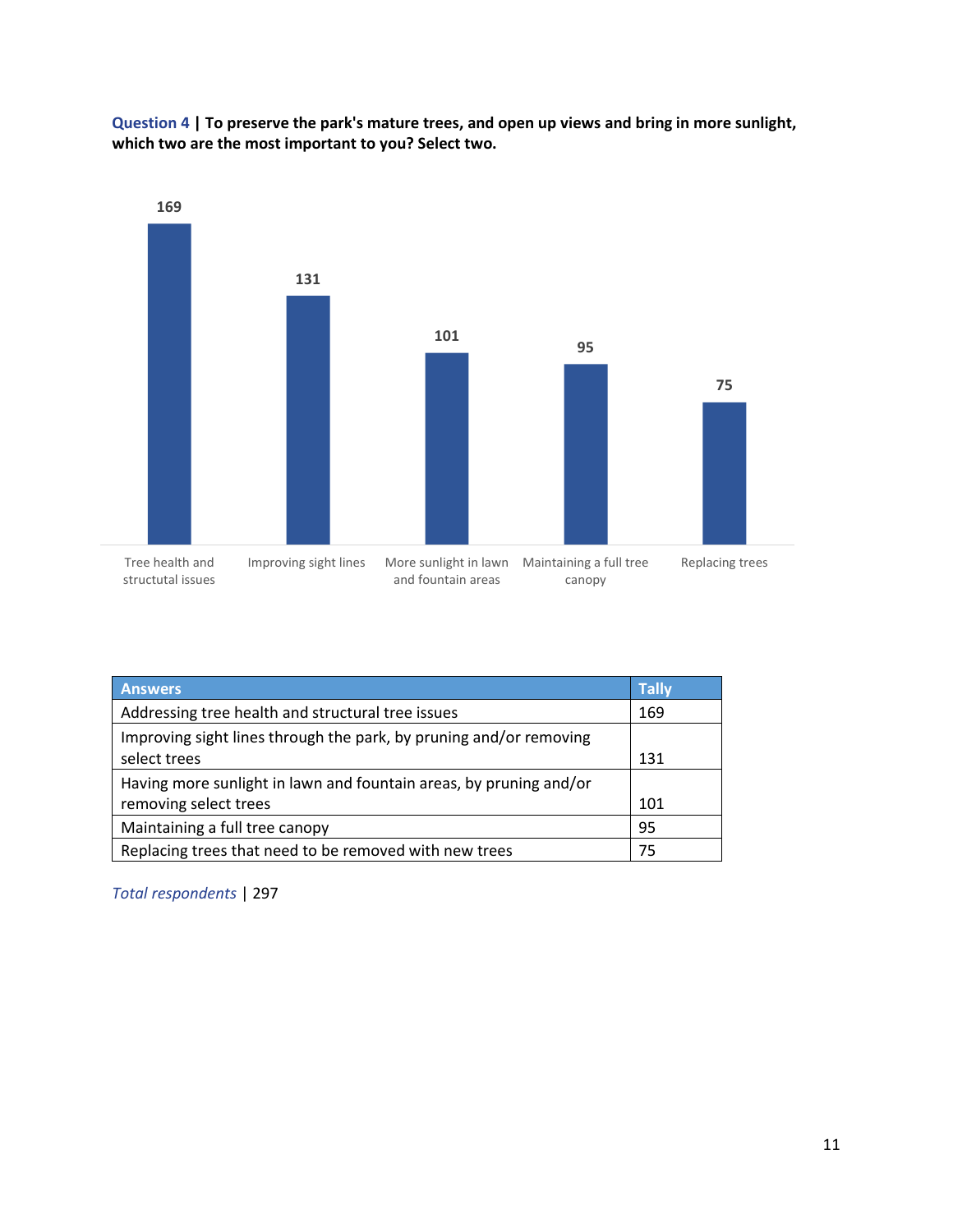#### Park Area Improvements



#### Question 1 | Which two improvements to the Upper Lawns do you like most? Select two.

| <b>Answers</b>                                                    | <b>Tally</b> |
|-------------------------------------------------------------------|--------------|
| Improvements that encourage safe play and exploration of original |              |
| concrete features                                                 | 144          |
|                                                                   |              |
| New family-friendly restrooms in the original restroom building   | 119          |
| Expanded lawn areas with more room to sit or play                 | 105          |
|                                                                   |              |
| Improved visibility at entrance from Convention Center Plaza      | 96           |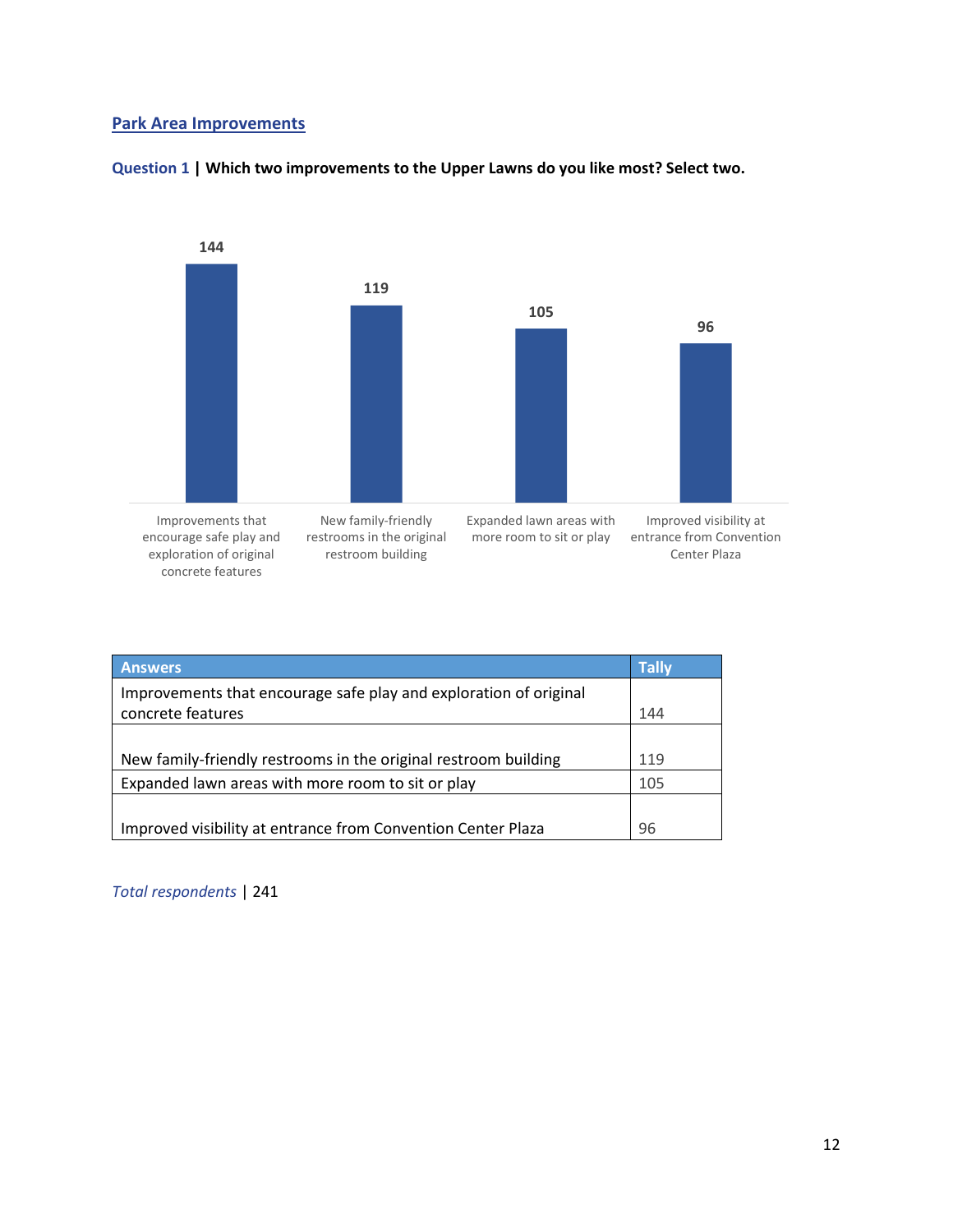## Question 2 | Which improvement to the Pigott Corridor do you like most?



| <b>Answers</b>                                                        | <b>Tally</b> | Percentage |
|-----------------------------------------------------------------------|--------------|------------|
| New overlook with park bench                                          | 92           | 39%        |
|                                                                       |              |            |
| Selective pruning or removal of some evergreen trees to restore views | 86           | 36%        |
| New entrance signage with park map                                    | 59           | 25%        |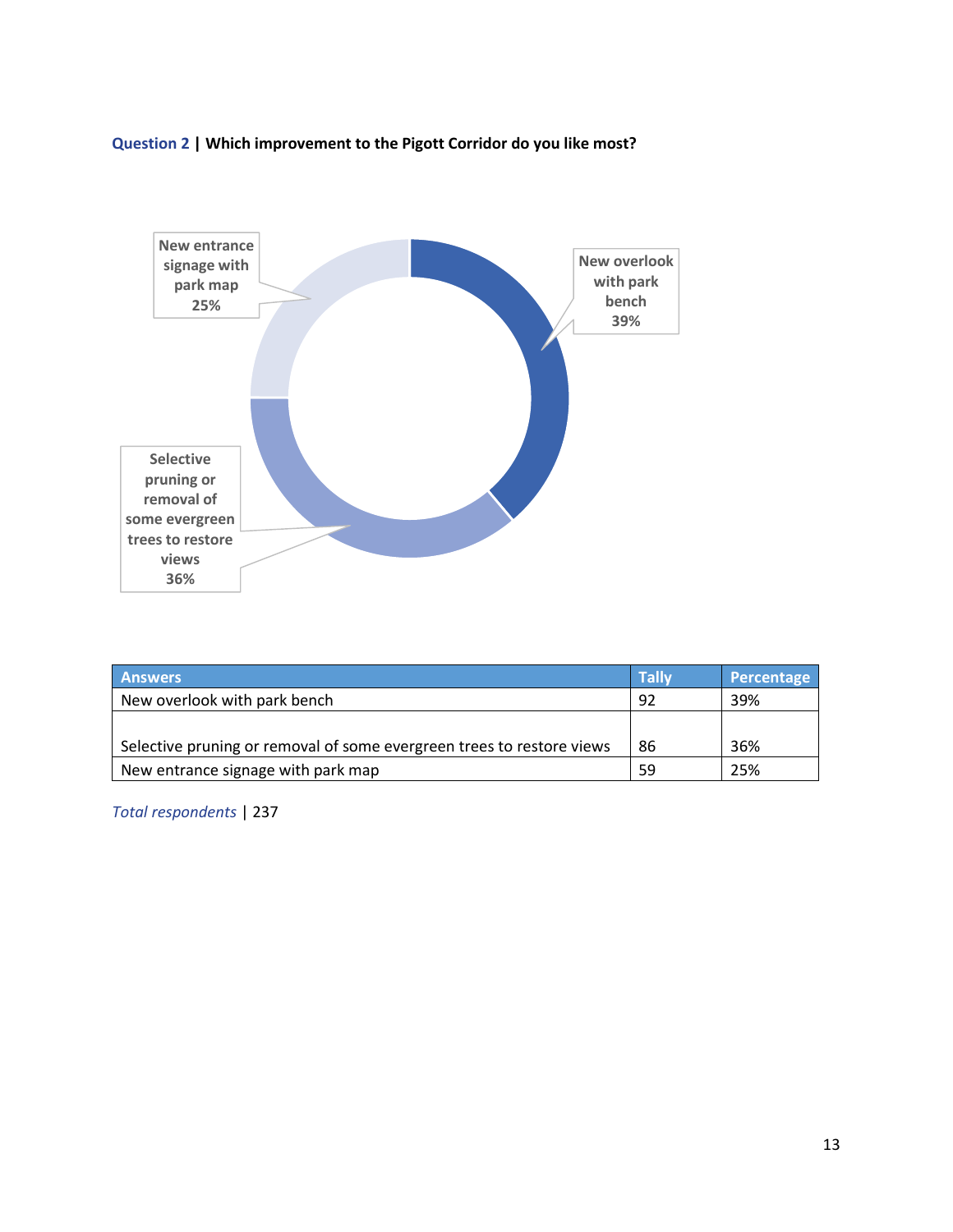



| <b>Answers</b>                                                 | <b>Tally</b> | Percentage |
|----------------------------------------------------------------|--------------|------------|
|                                                                |              |            |
| A more visible and open entrance with views to Puget Sound     | 117          | 49%        |
| New stair leading to plaza (replaces existing stair leading to |              |            |
| underpass)                                                     | 83           | 34%        |
| Improved plaza with seating and park map                       | 41           | 17%        |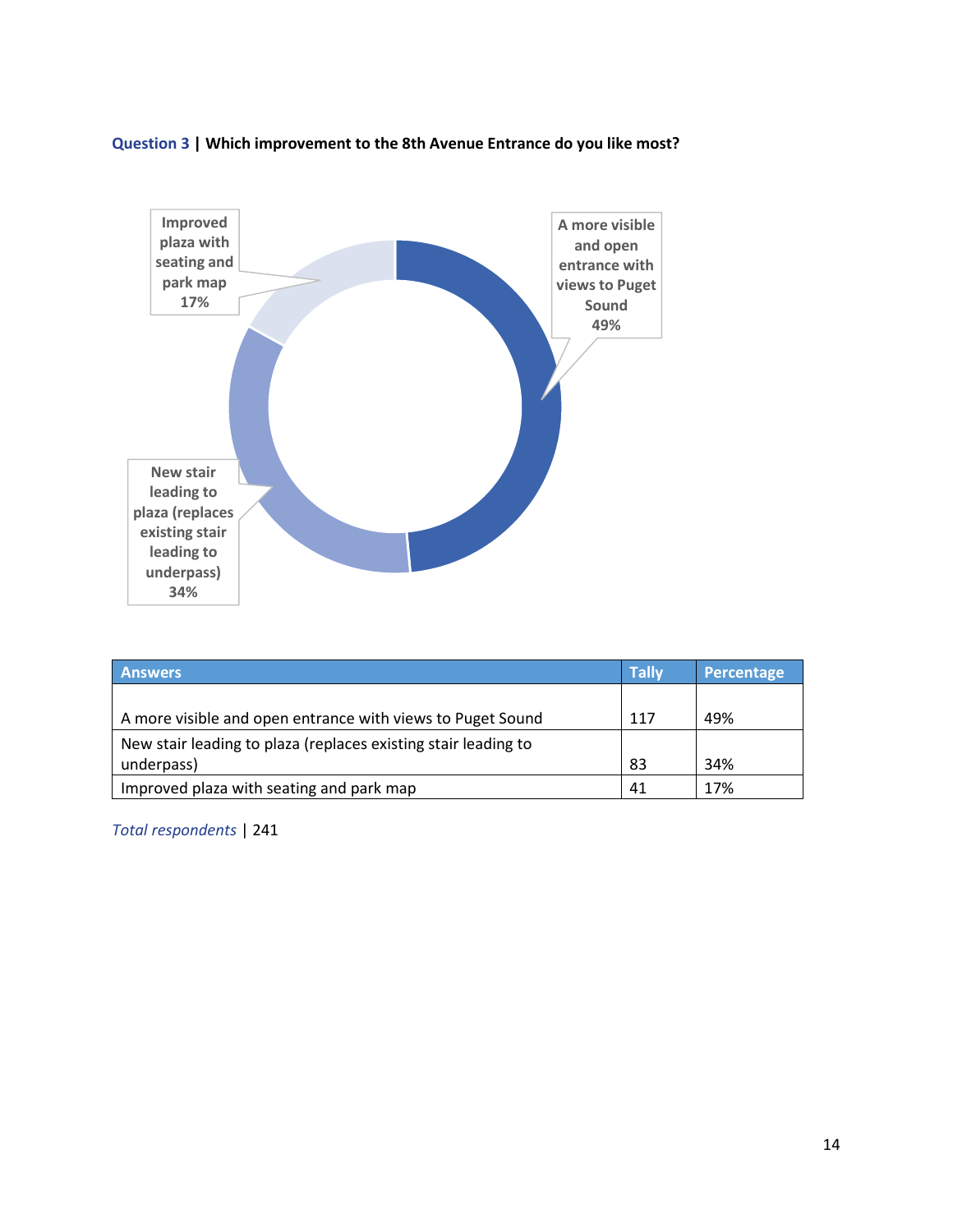

Question 4 | Which two improvements to Seneca Plaza do you like most? Select two.

| <b>Answers</b>                                                                                                          | <b>Tally</b> |
|-------------------------------------------------------------------------------------------------------------------------|--------------|
| Modifications to the existing Cascade Fountain/Children's Fountain to<br>make it clean, safe, and accessible to play in | 156          |
| New staffed park building, with park concierge, public restrooms, and<br>storage                                        | 130          |
| Planting changes around the plaza's perimeter for better visibility and<br>maintenance of the historic fountains        | 73           |
| Better access and visibility at the Canyon Fountain                                                                     | 52           |
| A sunnier area around Cascade Fountain                                                                                  | 47           |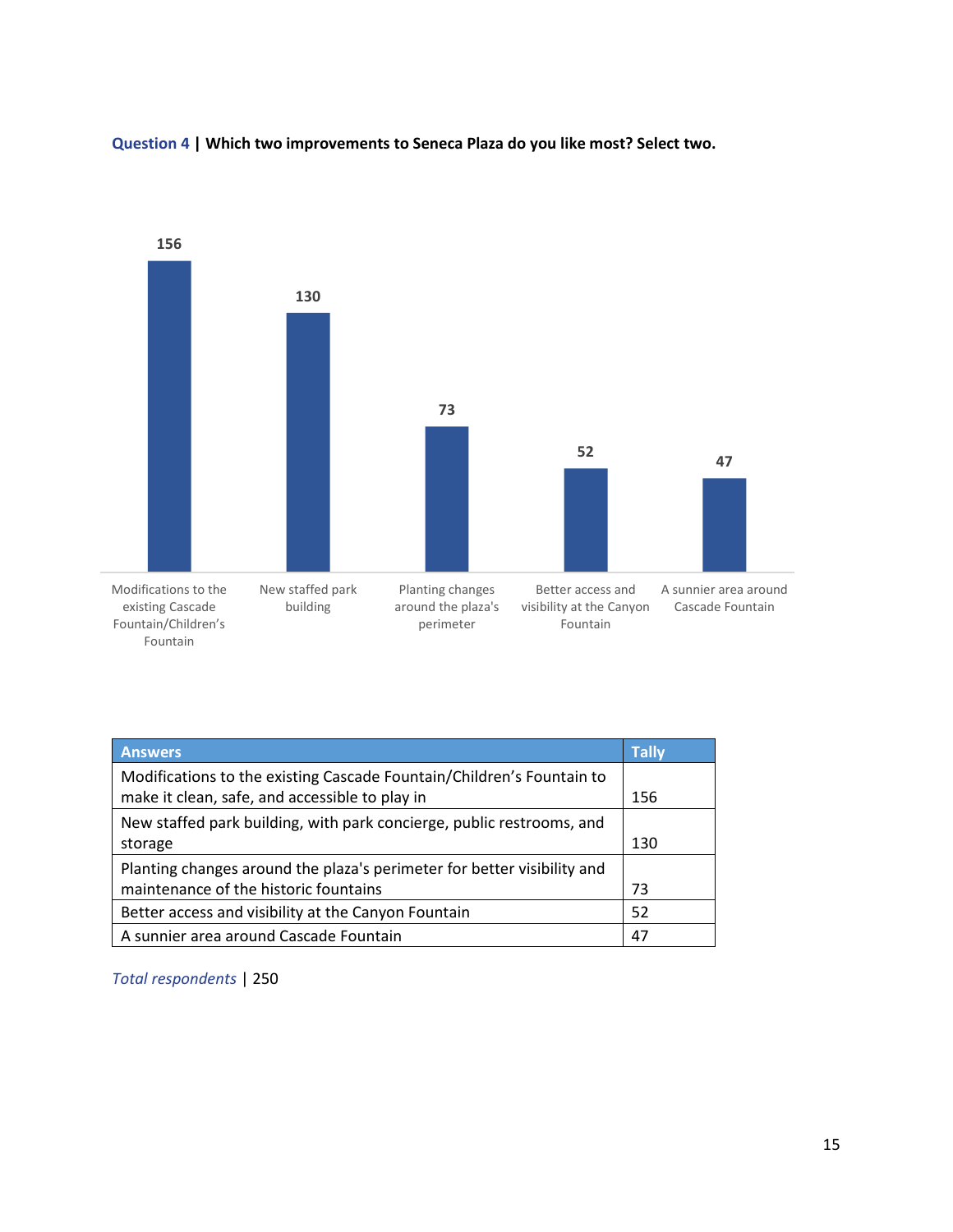## Demographic Questions



Question 1 | Please tell us the zip code you live in.

| <b>Answers</b> | <b>Tally</b> | <b>Percentage</b> |
|----------------|--------------|-------------------|
| Other          | 102          | 40%               |
| 98101          | 73           | 29%               |
| 98122          | 33           | 13%               |
| 98104          | 17           | 7%                |
| 98144          | 10           | 4%                |
| 98108          | 8            | 3%                |
| 98118          | 7            | 3%                |
| 98134          | 2            | 1%                |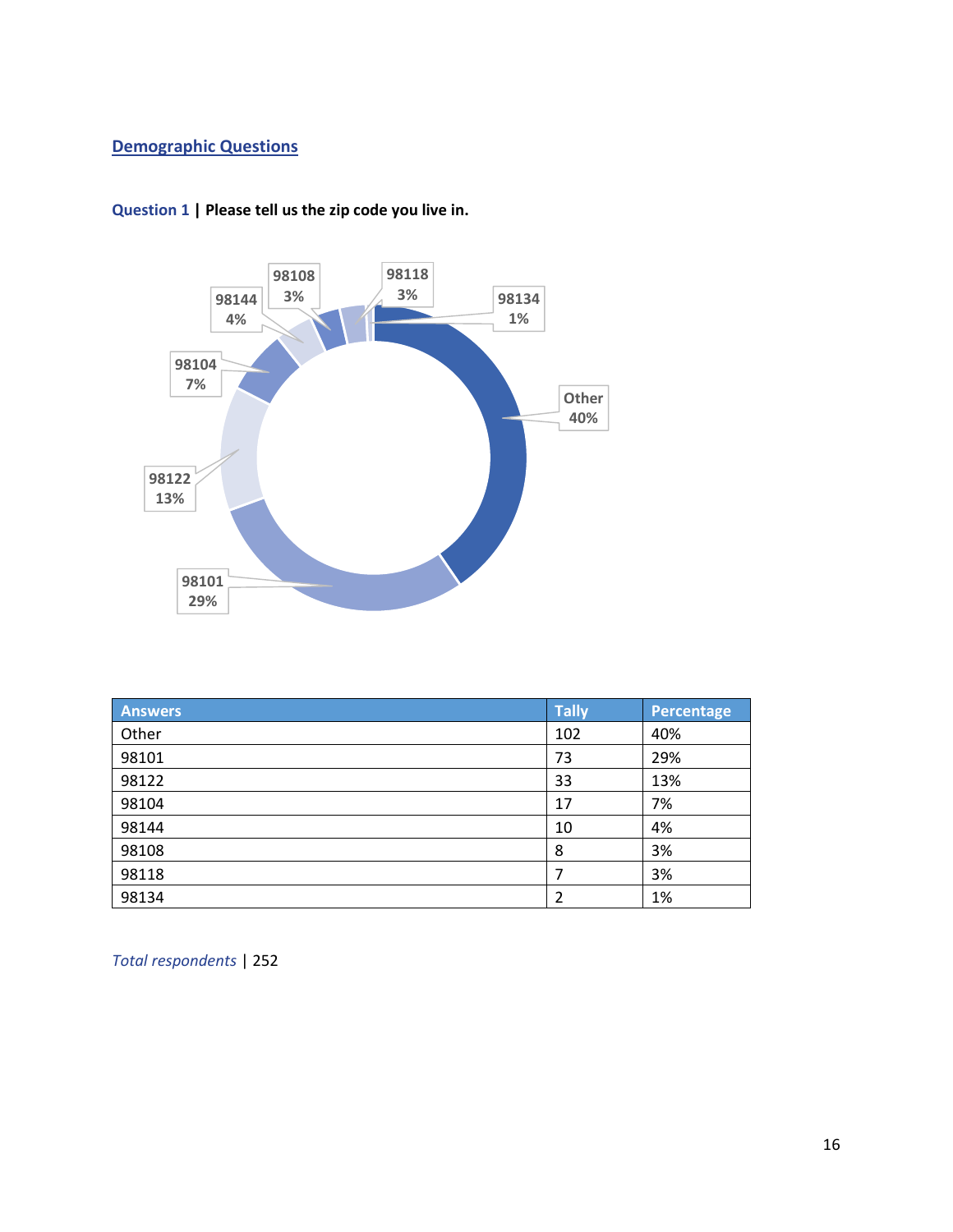



| <b>Answers</b>      | <b>Tally</b> | Percentage |
|---------------------|--------------|------------|
| A few times a year  | 89           | 35%        |
| A few times a week  | 58           | 23%        |
| A few times a month | 50           | 20%        |
| Every day           | 27           | 11%        |
| Once a week         | 20           | 8%         |
| <b>Never</b>        | 8            | 3%         |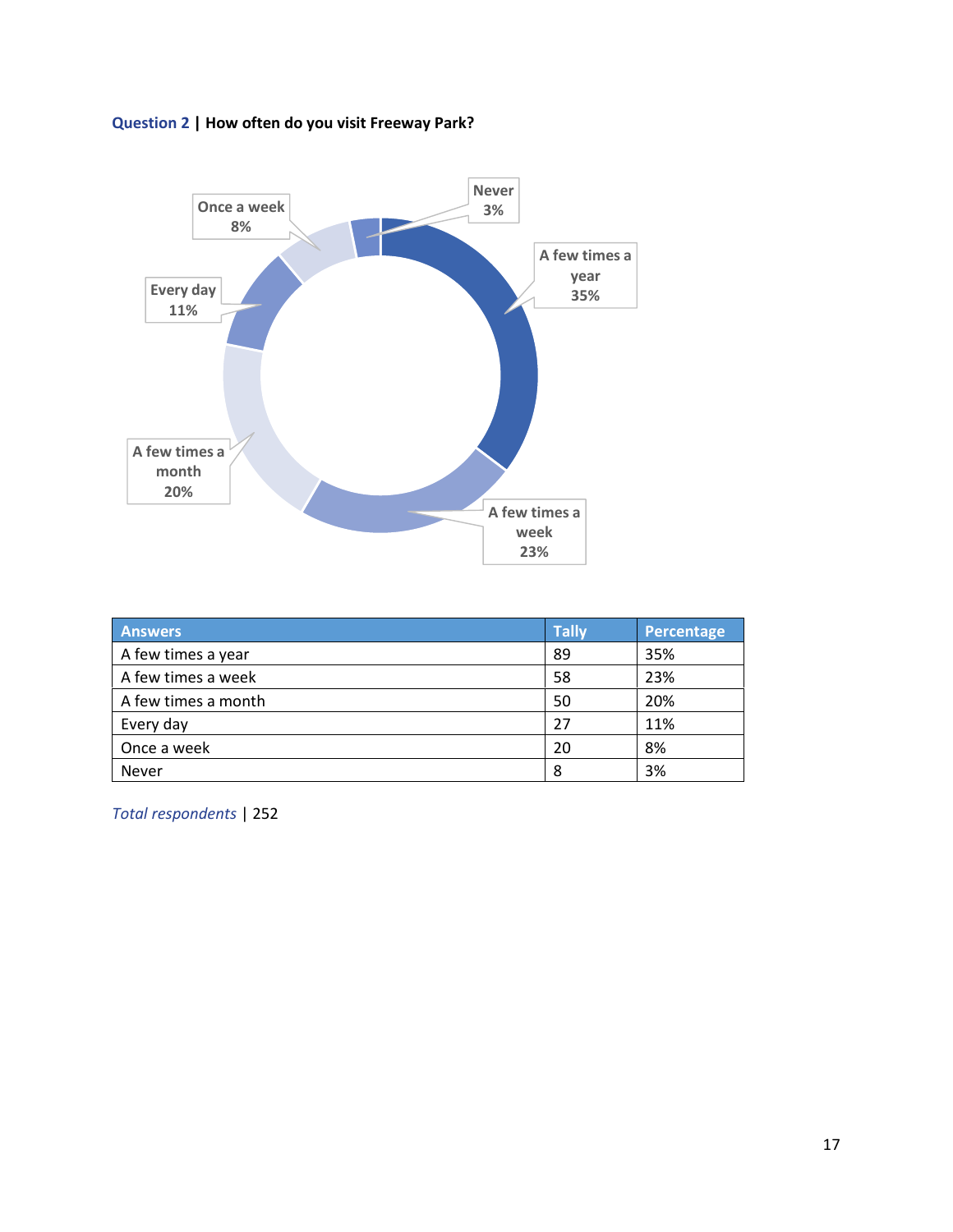



| <b>Answers</b> | <b>Tally</b> |
|----------------|--------------|
| Walk/roll      | 220          |
| Public transit | 43           |
| <b>Bike</b>    | 22           |
| Car            | 11           |
| Skate          | 3            |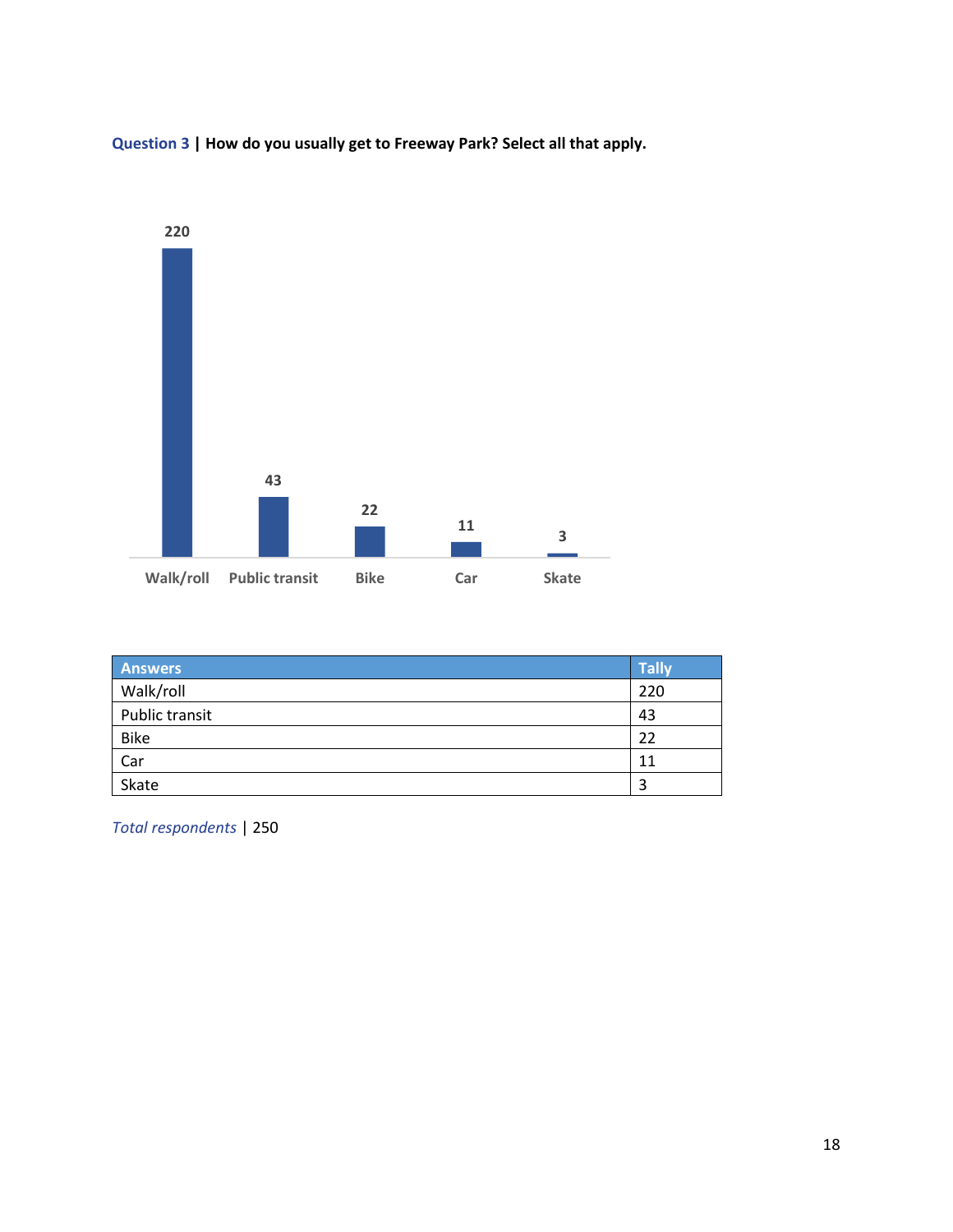

## Question 4 | What ethnicity best describes you? Select all that apply.

| <b>Answers</b>                      | <b>Tally</b> |
|-------------------------------------|--------------|
| White or Caucasian                  | 207          |
| Asian                               | 19           |
| <b>Black or African American</b>    | 10           |
| I prefer not to answer              | 10           |
| Hispanic or Latinx                  | 6            |
| Self-describe:                      | 6            |
| American Indian or Alaska Native    |              |
| Native Hawaiian or Pacific Islander |              |
| Northern African or Middle Eastern  |              |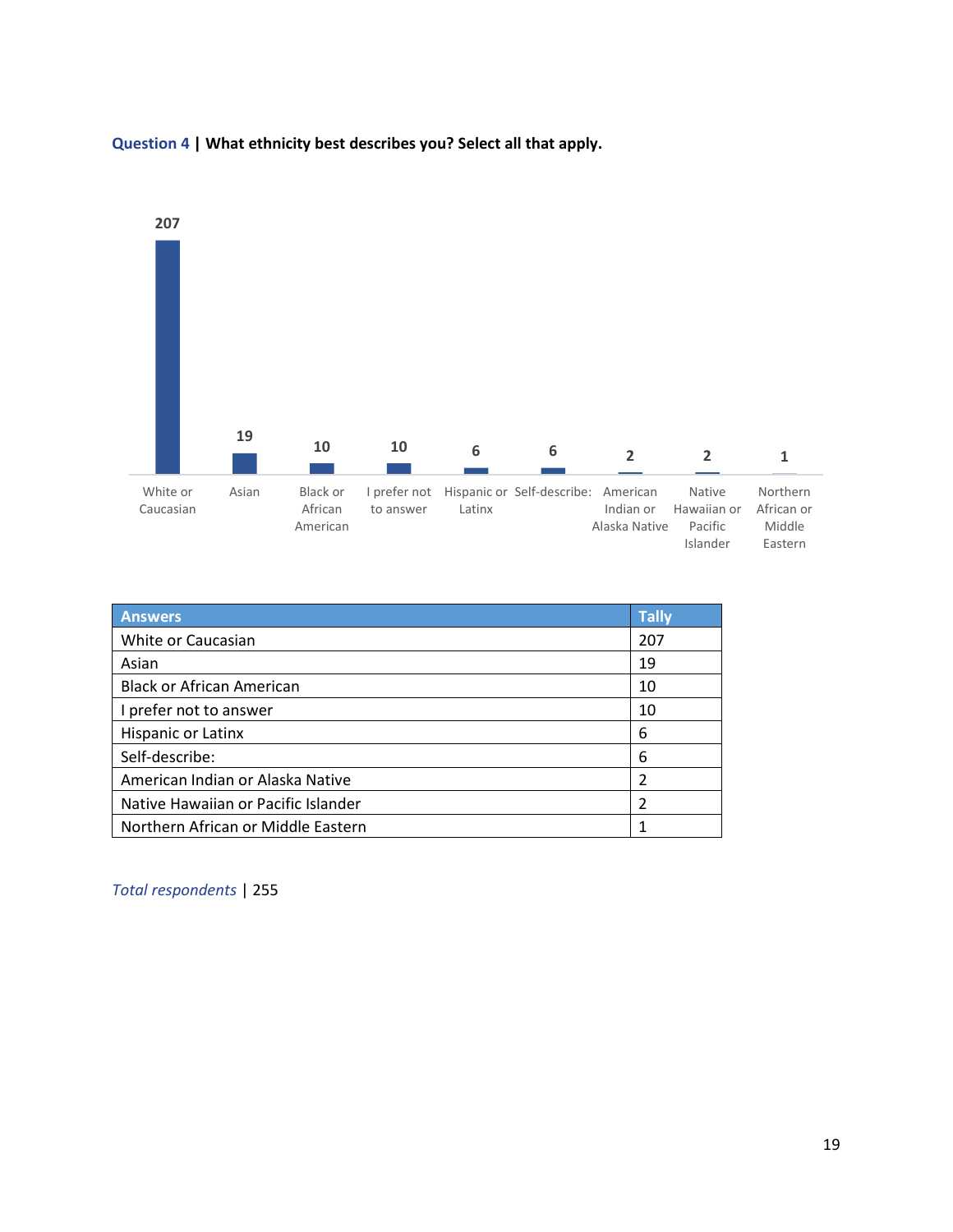



| <b>Answers</b>         | <b>Tally</b> | <b>Percentage</b> |
|------------------------|--------------|-------------------|
| English                | 242          | 97%               |
| I prefer not to answer | 4            | 2%                |
| Other                  | 2            | 1%                |
| Mandarin               | 1            | 0.4%              |
| Spanish                | 1            | 0.4%              |
| Amharic                | 0            | 0%                |
| Cantonese              | 0            | 0%                |
| Korean                 | 0            | 0%                |
| Somali                 | $\mathbf 0$  | 0%                |
| Tagalog                | 0            | 0%                |
| Vietnamese             | 0            | 0%                |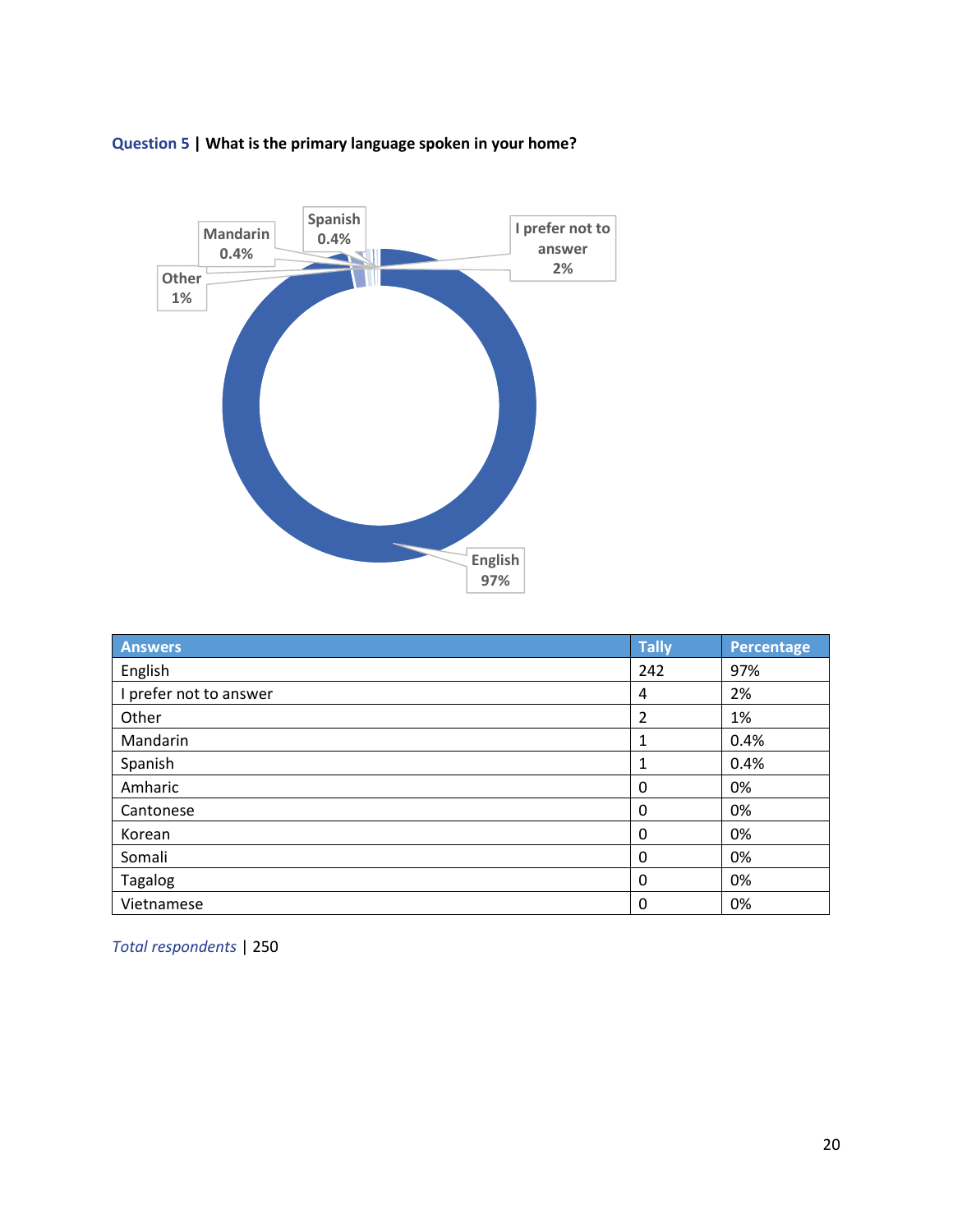## Question 6 | What is your age?



| <b>Answers</b>         | <b>Tally</b> | Percentage |
|------------------------|--------------|------------|
| 17 or younger          |              | 1%         |
| $18 - 29$              | 42           | 17%        |
| $30 - 39$              | 75           | 30%        |
| $40 - 49$              | 34           | 13%        |
| $50 - 59$              | 29           | 12%        |
| 60 or older            | 66           | 26%        |
| I prefer not to answer | 5            | 2%         |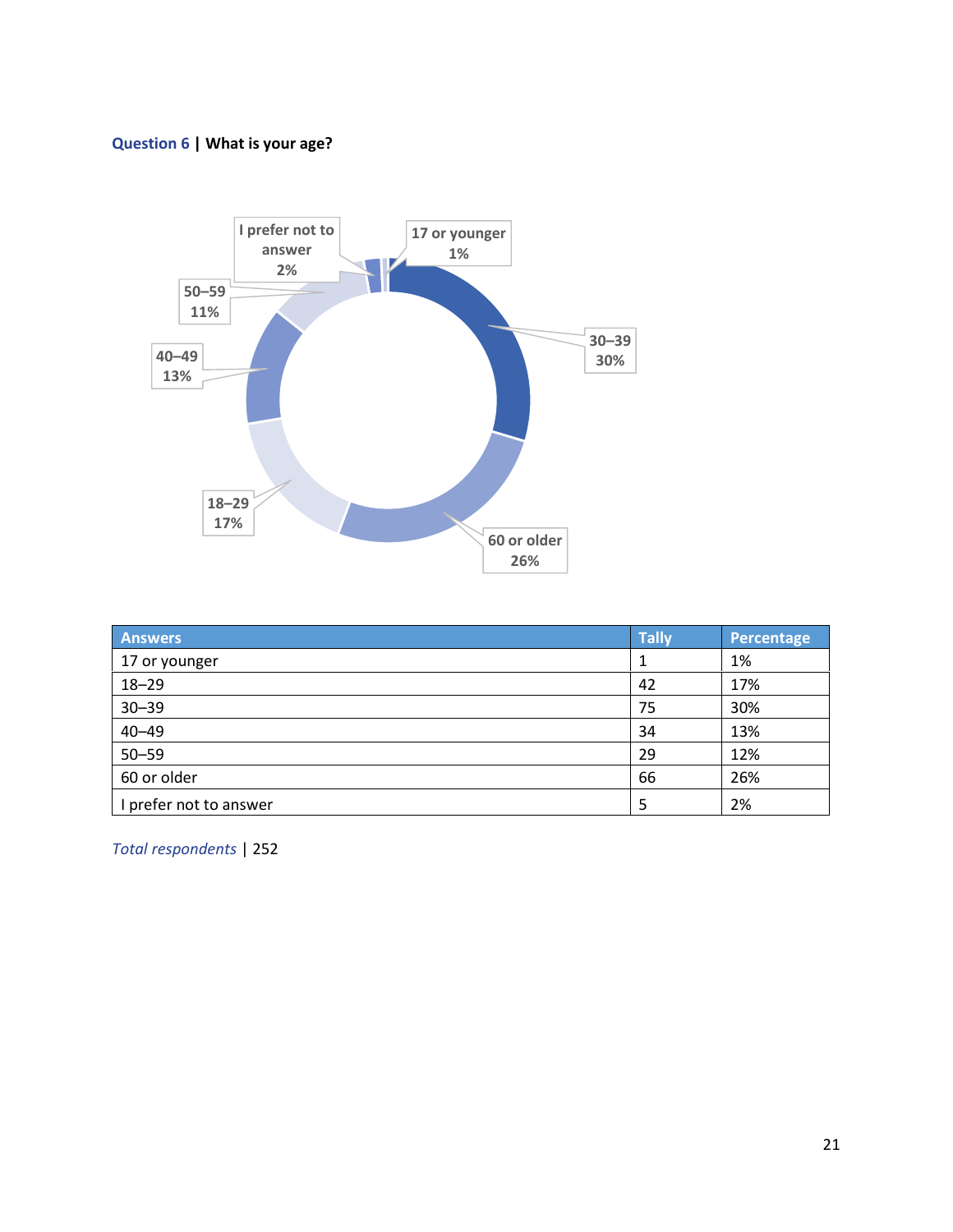

Question 7 | What gender do you identify as? Select all that apply.

| <b>Answers</b>           | <b>Tally</b> |
|--------------------------|--------------|
| Man                      | 124          |
| Woman                    | 110          |
| I prefer not to answer   | 8            |
| Nonbinary or genderqueer | b            |
| Self-describe            | U            |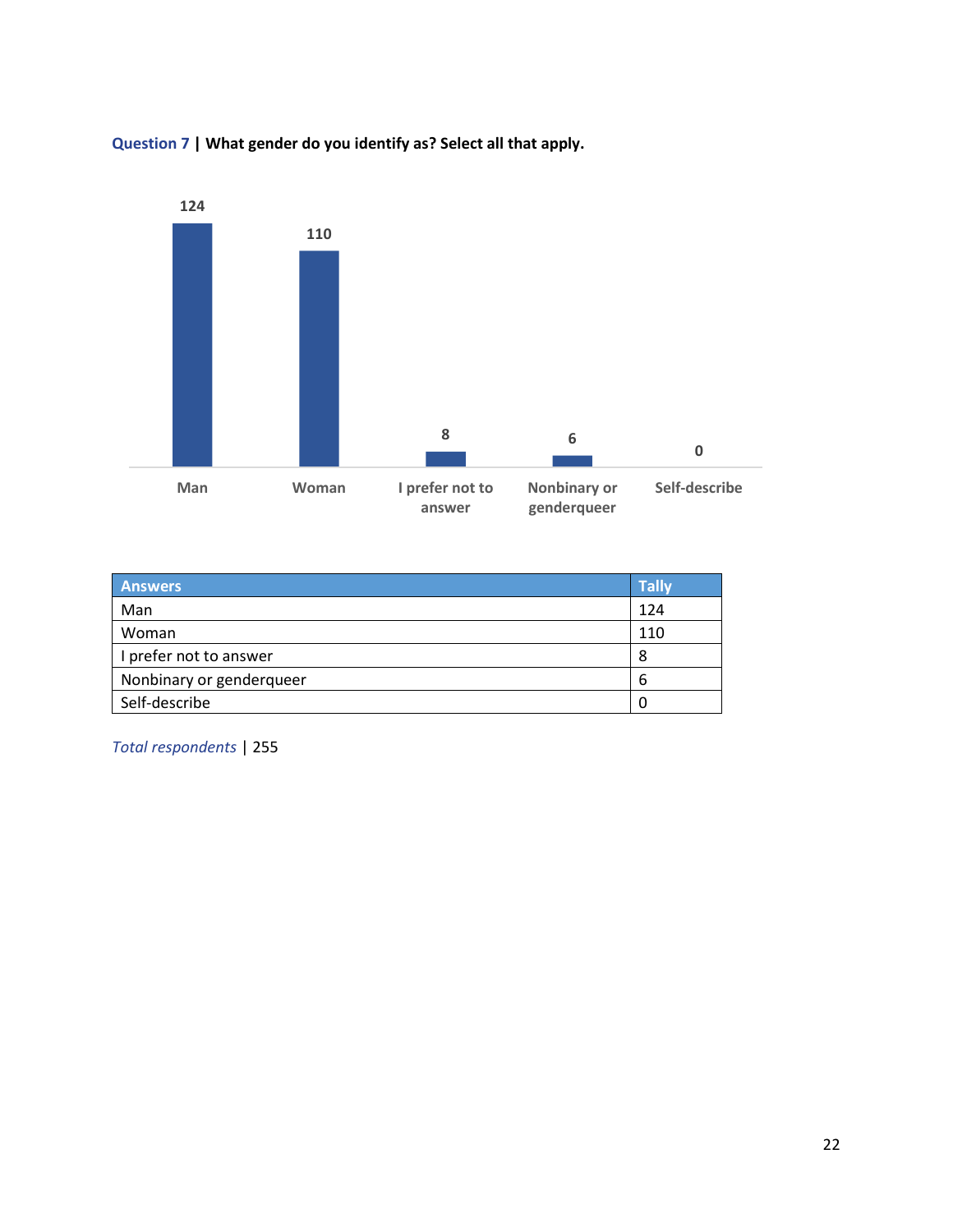

Question 8 | Which of the following best describes your current living condition?

| <b>Answers</b>                                                            | <b>Tally</b> | <b>Percentage</b> |
|---------------------------------------------------------------------------|--------------|-------------------|
| I rent my primary residence                                               | 123          | 49%               |
| I own my primary residence                                                | 114          | 46%               |
| Other                                                                     | 8            | 3%                |
| I prefer not to answer                                                    |              | 2%                |
| I am in temporary housing (for example, staying with friends, shelter, or |              |                   |
| hotel)                                                                    | 0            | 0%                |
| I am without shelter                                                      | $\Omega$     | 0%                |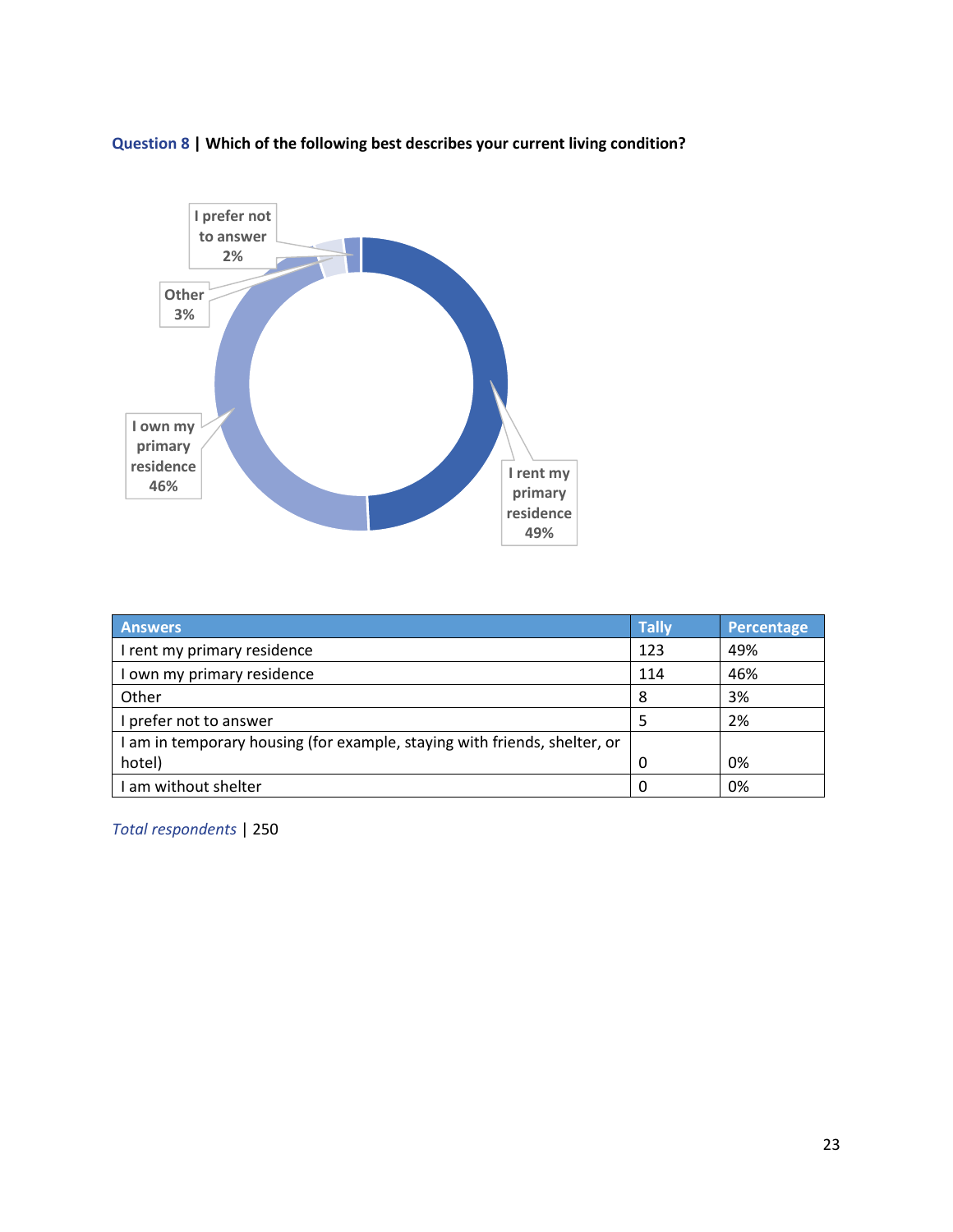

## Question 9 | How did you learn about this project? Select all that apply.

| <b>Answers</b>                              | <b>Tally</b> |
|---------------------------------------------|--------------|
| Social media                                | 50           |
| Seattle Parks & Recreation mailer or poster | 49           |
| <b>News</b>                                 | 48           |
| Friend or family member                     | 30           |
| An organization I am involved with          | 30           |
| Seattle Parks & Recreation email            | 29           |
| Other                                       | 26           |
| Seattle Parks & Recreation website          | 16           |
| My employer                                 | 15           |
| prefer not to answer                        |              |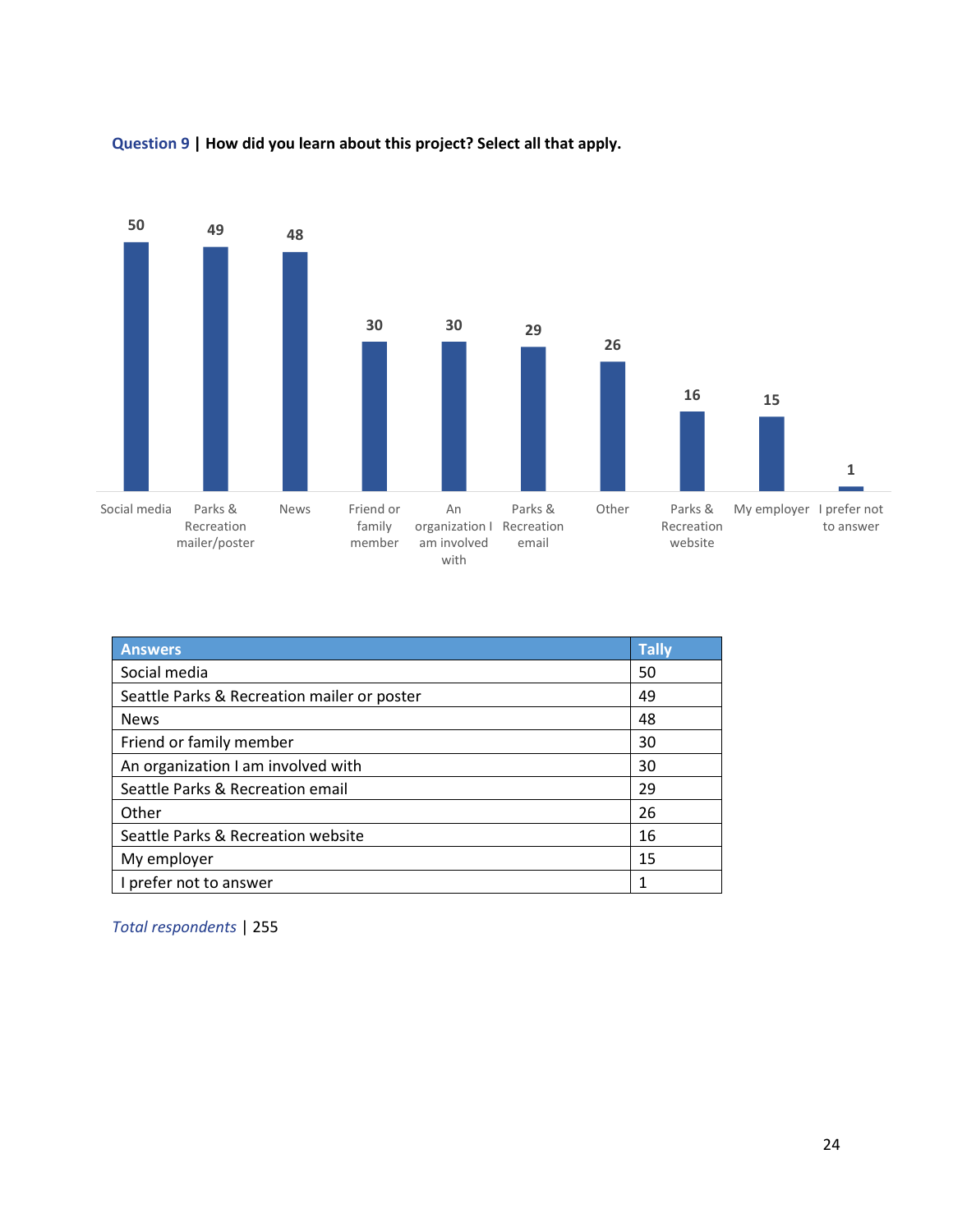

Question 10 | What is the best way to stay in touch with you about this project? Select all that apply.

| <b>Answers</b>                | <b>Tally</b> |
|-------------------------------|--------------|
| Email                         | 397          |
| Project website               | 207          |
| Social media                  | 150          |
| I prefer not to answer        | 75           |
| Community meetings and events | 53           |
| Mail                          | 52           |
| Other                         | 14           |